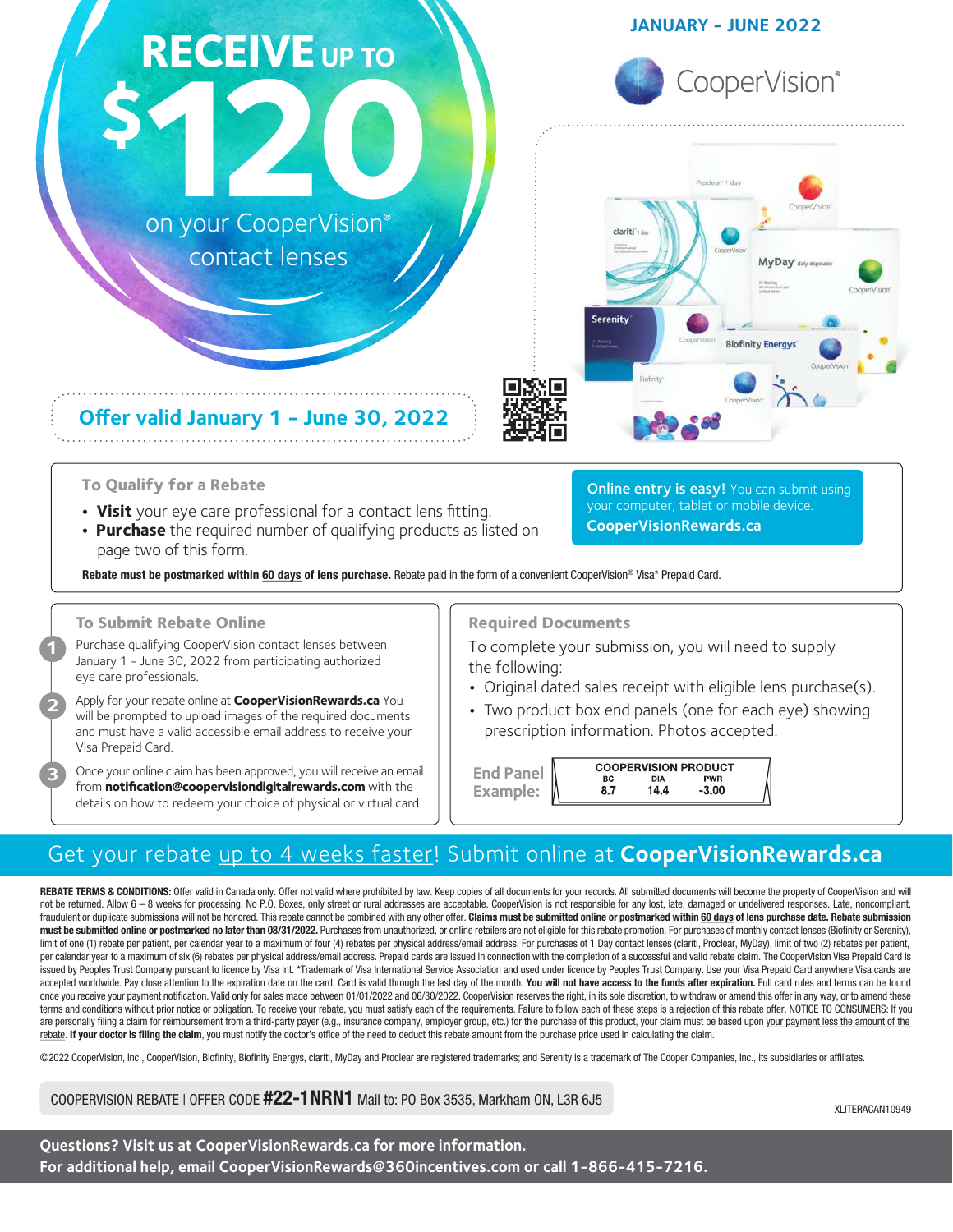## Get your rebate up to 4 weeks faster! Submit online at **CooperVisionRewards.ca**

| <b>Personal Information</b><br>All fields marked with an asterisk (*) are required in order to process and approve your rebate.                                                           | To apply for your rebate by mail, please complete this form and send<br>in with original copies of all required documents. Do not staple.                                                                                                        |
|-------------------------------------------------------------------------------------------------------------------------------------------------------------------------------------------|--------------------------------------------------------------------------------------------------------------------------------------------------------------------------------------------------------------------------------------------------|
| <b>MYSELF</b><br>I AM SUBMITTING THIS CLAIM FOR*:                                                                                                                                         | A FAMILY MEMBER OR SOMEONE ELSE                                                                                                                                                                                                                  |
| NAME TO APPEAR ON PREPAID CARD:                                                                                                                                                           |                                                                                                                                                                                                                                                  |
| PATIENT NAME*:                                                                                                                                                                            |                                                                                                                                                                                                                                                  |
| EMAIL ADDRESS*:                                                                                                                                                                           |                                                                                                                                                                                                                                                  |
| A valid email address is required to access your claim and receive status notifications.                                                                                                  |                                                                                                                                                                                                                                                  |
| ADDRESS 1 (Street Name and Number)*:                                                                                                                                                      |                                                                                                                                                                                                                                                  |
| ADDRESS 2 (Apt/Suite):                                                                                                                                                                    | Province*:                                                                                                                                                                                                                                       |
| $CITY^*$ :                                                                                                                                                                                | POSTAL CODE*:                                                                                                                                                                                                                                    |
| TELEPHONE*:                                                                                                                                                                               | We request your express consent to allow CooperVision Canada Corp. to send via<br>email important information about our latest products, promotions and contests.                                                                                |
| Please note that rebates sent in by mail will receive a physical Visa Prepaid card by mail,<br>upon approval of claim. Please allow up to 15 business days from claim approval to receive | By checking this box, you hereby expressly consent to receiving commercial<br>electronic messages from CooperVision Canada Corp. You may change your mind and<br>unsubscribe at any time by emailing us at coopervisionrewards@360incentives.com |

**Eligible Products**

your Visa Prepaid card by mail.

Please check the number of boxes purchased next to the applicable type of lens.

|   | <b>Biofinity®</b>           |          |
|---|-----------------------------|----------|
|   | \$40 Rebate Amount          | Quantity |
|   | Biofinity®                  | 4        |
| □ | Biofinity® toric            | 4        |
| □ | Biofinity® multifocal       | 4        |
| □ | Biofinity® toric multifocal | 4        |
| ப | Biofinity® XR               | 4        |
| □ | Biofinity® XR toric         | 4        |
| □ | Biofinity Energys®          | 4        |
|   |                             |          |

| <b>Proclear</b> <sup>®</sup> |                                  |          |  |
|------------------------------|----------------------------------|----------|--|
|                              | \$50 Rebate Amount               | Quantity |  |
|                              | Proclear® 1 day 90-pk            |          |  |
|                              | Proclear® 1 day multifocal 90-pk |          |  |

| clariti®                             |          |  |  |
|--------------------------------------|----------|--|--|
| \$50 Rebate Amount                   | Quantity |  |  |
| ◻<br>clariti® 1 day 90-pk            | 4        |  |  |
| clariti® 1 day toric 90-pk<br>▫      | 4        |  |  |
| □<br>clariti® 1 day multifocal 90-pk | 4        |  |  |
| o.<br>clariti® 1 day 30-pk           | 12       |  |  |
| o.<br>clariti® 1 day toric 30-pk     | 12       |  |  |
| clariti® 1 day multifocal 30-pk<br>❏ | 12       |  |  |
| \$120 Rebate Amount                  |          |  |  |
| □<br>clariti® 1 day 90-pk            | 8        |  |  |
| □<br>clariti® 1 day toric 90-pk      | 8        |  |  |
| □<br>clariti® 1 day multifocal 90-pk | 8        |  |  |
| o.<br>clariti® 1 day 30-pk           | 24       |  |  |
| ▫<br>clariti® 1 day toric 30-pk      | 74       |  |  |
| clariti® 1 day multifocal 30-pk<br>□ | 74       |  |  |

| <b>MyDay</b> <sup>®</sup> |                         |                |  |
|---------------------------|-------------------------|----------------|--|
| \$50 Rebate Amount        |                         | Quantity       |  |
| □                         | MyDay® 90-pk            | 4              |  |
| ▫                         | MyDay® 180-pk           | $\mathfrak{D}$ |  |
| ▫                         | MyDay® toric 90-pk      | 4              |  |
| ❏                         | MyDay® multifocal 90-pk | $\overline{4}$ |  |
| \$120 Rebate Amount       |                         |                |  |
| □                         | MyDay® 90-pk            | 8              |  |
| □                         | MyDay® 180-pk           | 4              |  |
| □                         | MyDay® toric 90-pk      | 8              |  |
| ப                         | MyDay® multifocal 90-pk | 8              |  |

unsubscribe at any time by emailing us at coopervisionrewards@360incentives.com.

| Serenity™                     |          |
|-------------------------------|----------|
| \$25 Rebate Amount            | Quantity |
| $\Box$ Serenity <sup>TM</sup> |          |
| □ Serenity <sup>™</sup> Toric |          |



## <u>iving sight</u>

More than 600 million people worldwide are blind or vision impaired because they cannot access eye exams and correction. Optometry Giving Sight (GivingSight.org) is the only global fundraising initiative that specifically targets this issue, helping train local professionals, establish sustainable vision centres and deliver eye care where it's needed most. CooperVision is proud to be a Global Platinum Sponsor of Optometry Giving Sight. To make a donation, please visit **www.givingsight.org/donate**. A tax receipt will be provided.

You can share some of your rebate to help provide sight to millions. You can help give the gift of sight by electing to share None, \$5, \$10 or all of your rebate and CooperVision will donate that amount to Optometry Giving Sight. If you'd like to help, just indicate the amount by selecting a box on the left and you'll receive your Visa prepaid card minus that amount. Please note that if you select "All", a Visa Prepaid card will not be sent to you.  $\Box$  None  $\Box$  \$10  $\square$  \$5  $\square$  All

## **Survey Questions**

| Are you new to  | What influenced your decision to purchase            | Which lens did you PREVIOUSLY wear?            |                                         |                                    |                         |
|-----------------|------------------------------------------------------|------------------------------------------------|-----------------------------------------|------------------------------------|-------------------------|
| contact lenses? | CooperVision® contact lenses? Select all that apply. | <b>ELACUVUE® OASYS®</b>                        | $\Box$ clariti® 1 day                   | $\Box$ Proclear <sup>®</sup> 1 day |                         |
| $\Box$ Yes      | $\Box$ Recommendation by my eye care professional    | <b>ACUVUE® VITA®</b>                           | $\Box$ DAILIES TOTAL1 <sup>®</sup>      | $\Box$ Ultra®                      |                         |
| $\square$ No    | $\Box$ Cost                                          | □ 1-DAY ACUVUE <sup>®</sup> MOIST <sup>®</sup> | □ DAILIES AquaComfort Plus <sup>®</sup> | $\Box N/A$                         |                         |
|                 | $\Box$ Value of the rebate offer                     | □ Air Optix®                                   | $\Box$ MyDay®                           | $\Box$ Other                       |                         |
|                 | $\Box$ Recommendation of a friend/family member      | $\Box$ Biofinity®                              | $\Box$ Oasys® 1 day                     |                                    |                         |
|                 | $\Box$ Replacement schedule (1-Day/Monthly)          | □ Biotrue® ONEday                              | $\Box$ Precision1 <sup>®</sup>          |                                    |                         |
|                 | $\Box$ Brand name                                    |                                                |                                         |                                    | <b>ANGELINE COMPANY</b> |



**TIP:** When applying by mail, make a copy of your submission documents for your records. COOPERVISION REBATE I OFFER CODE #22-1NRN1 Mail to: PO Box 3535, Markham ON, L3R 6J5

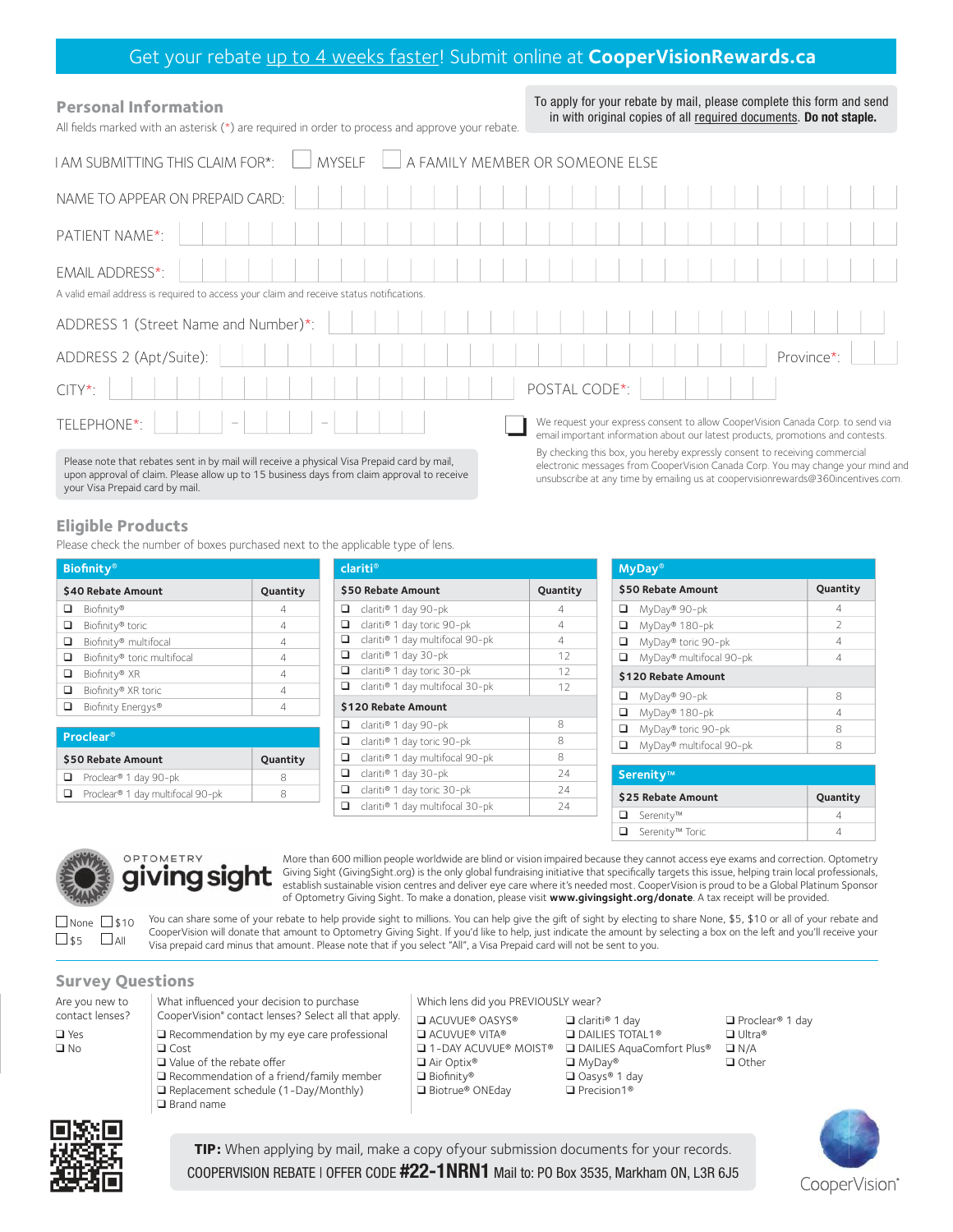# **\$50** on your Coopervision® **RECEIVE** UP TO

## contact lenses

## **JANUARY - JUNE 2022**



**Symphony™ 1 day \$50** on (8) 90-packs **Harmony® sphere, toric and Harmony Optimize™ \$40** on (4) 6-packs

**Offer valid January 1 - June 30, 2022**





Submit your rebate online now at **CooperVisionRewards.ca** | SEE BACK FOR DETAILS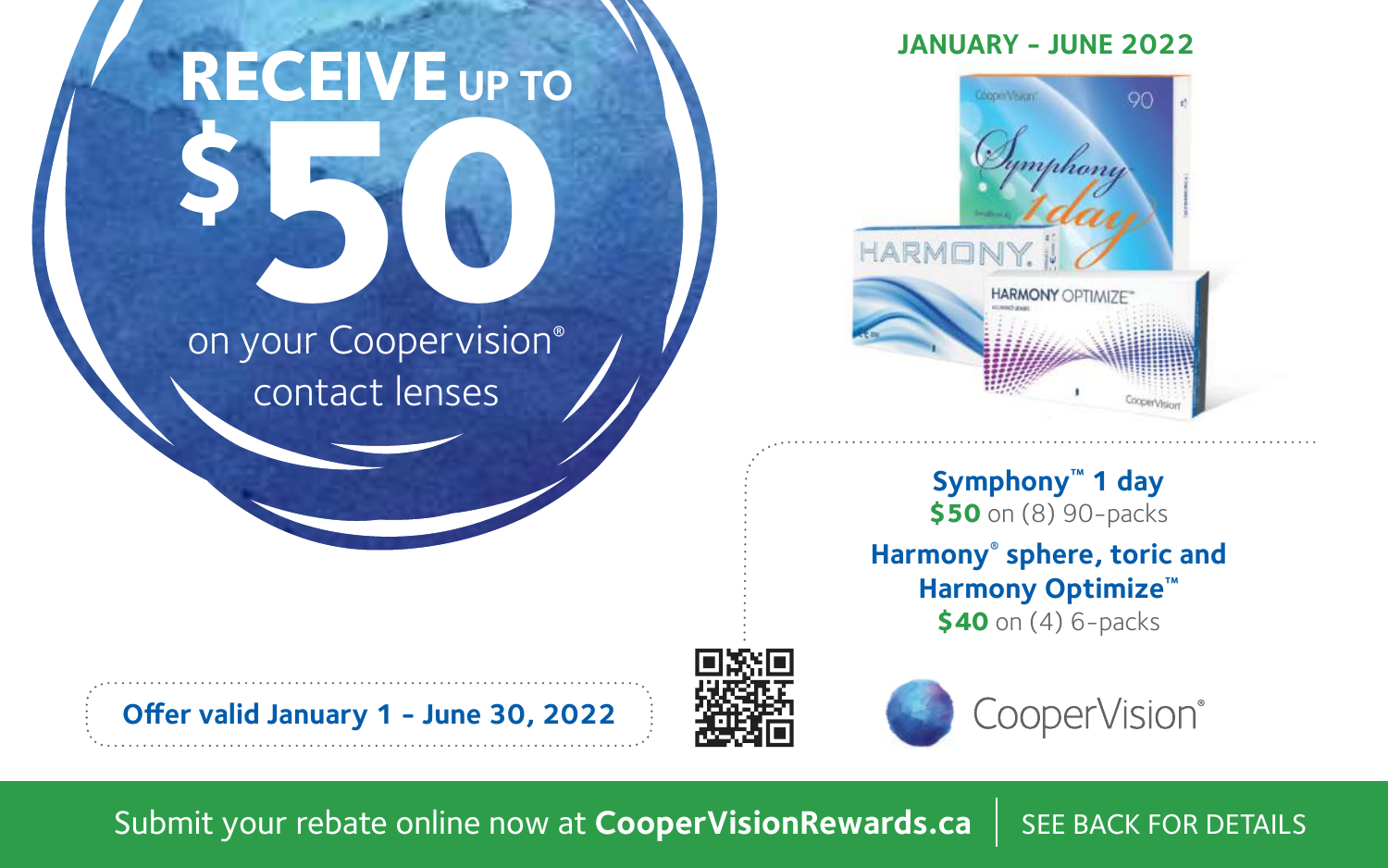## **To Qualify for a Rebate**

- **Visit** your eye care professional for a contact lens fitting.
- **Purchase** the required number of qualifying products listed on the front of this form.

Online entry is easy! You can submit using your computer, tablet or mobile device. **CooperVisionRewards.ca**

## **To Submit Rebate Online**

- **1** Purchase qualifying CooperVision® contact lenses between January 1 - June 30, 2022 from participating authorized eye care professionals.
- Apply for your rebate online at **CooperVisionRewards.ca 2** You will be prompted to upload images of the required documents and must have a valid accessible email address to receive your CooperVision Visa\* Prepaid card.
- Once your online claim has been approved, you will receive an **3** email from **notification@coopervisiondigitalrewards.com** with the details on how to redeem your choice of physical or virtual CooperVision Visa Prepaid card.

## **Required Documents**

To complete your online submission, you will need to upload a copy:

- Original dated sales receipt with eligible lens purchase(s).
- Two product box end panels (one for each eye) showing prescription information.

#### **End Panel Example:**





More than 600 million people worldwide are blind or vision impaired because they cannot access eye exams and correction. Optometry Giving Sight (GivingSight.org) is the only global fundraising initiative that specifically targets this issue, helping train local professionals, establish sustainable vision centres and deliver eye care where it's needed most. CooperVision is proud to be a Global Platinum Sponsor of Optometry Giving Sight. To make a donation, please visit **www.givingsight.org/donate**. A tax receipt will be provided.



REBATE TERMS & CONDITIONS: Offer valid in Canada only. Offer not valid where prohibited by law. Keep copies of all documents for your records. All submitted documents will become the property of CooperVision and will not b returned. Allow 6 - 8 weeks for processing, No P.O. Boxes, only street or rural addresses are acceptable. CooperVision is not responsible for any lost, late, damaged or undelivered responses. Late, poncompliant, fraudulent submissions will not be honored. This rebate cannot be combined with any other offer. **Claims must be submitted online within 60 days of lens purchase date. Rebate submission must be submitted online no later than** 08/31/2022. Purchases from unauthorized, or online retailers are not eligible for this rebate promotion. For purchases of monthly contact lenses (Harmony), limit of one (1) rebate per patient, per calendar year to a maximu (4) rebates per physical address/email address. For purchases of 1 Day contact lenses (Symphony), limit of two (2) rebates per patient, per calendar year to a maximum of six (6) rebates per physical address/email address. cards are issued in connection with the completion of a successful and valid rebate claim. The CooperVision Visa Prepaid Card is issued by Peoples Trust Company pursuant to licence by Visa Int. \*Trademark of Visa Internati Association and used under licence by Peoples Trust Company. Use your Visa Prepaid Card anywhere Visa cards are accepted worldwide. Pay close attention to the expiration date on the card. Card is valid through the last day month. You will not have access to the funds after expiration. Full card rules and terms can be found once you receive your payment notification. Valid only for sales made between 01/01/2022 and 06/30/2022. CooperVision re the right, in its sole discretion, to withdraw or amend this offer in any way, or to amend these terms and conditions without prior notice or obligation. To receive your rebate, you must satisfy each of the requirements. F of these steps is a rejection of this rebate offer. NOTICE TO CONSUMERS: If you are personally filing a claim for reimbursement from a third-party payer (e.g., insurance company, employer group, etc.) for the purchase of t claim must be based upon your payment less the amount of the rebate. If your doctor is filing the claim, you must notify the doctor's office of the need to deduct this rebate amount from the purchase price used in calculat

©2022 CooperVision, Inc. CooperVision and Harmony are registered trademarks and Harmony Optimize and Symphony are trademarks of The Cooper Companies, Inc., its subsidiaries or affiliates.

## **Questions? Visit us at CooperVisionRewards.ca for more information. For additional help, email CooperVisionRewards@360incentives.com or call 1-866-415-7216.**

Online claims must be submitted within 60 days of lens purchase. Rebate paid in the form of a convenient CooperVision Visa Prepaid card.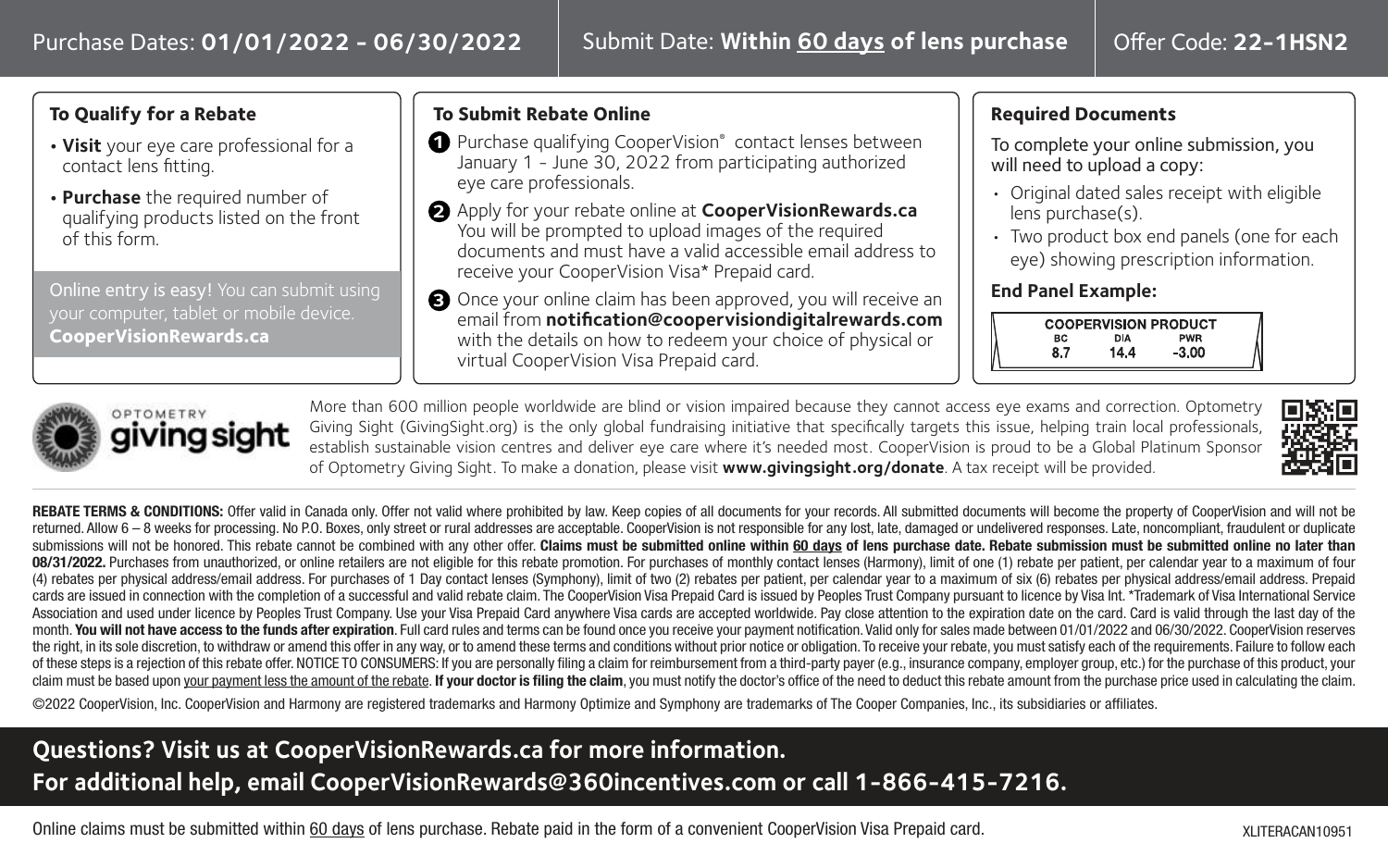

**MyDay**® or **Biofinity Energys**® contact lenses



**COOPERVISION® OFFER: 01/01/2022 - 06/30/2022**



## **clariti**®  **1 day Brand:**

**\$200** on (8) 90-packs or (24) 30-packs or **\$80** on (4) 90-packs or (12) 30-packs

**NEW WEARER SAVINGS** Savings for patients who are new wearers to clariti<sup>®</sup> 1 day, MyDay<sup>®</sup> and Biofinity Energys ® brands.

## **MyDay**® **: Brand:**

**\$200** on (8) 90-packs or (4) 180-packs or **\$80** on (4) 90-packs or (2) 180-packs

## **Biofinity Energys**® **: \$50** on (4) 6-packs

CooperVision®

Submit your rebate online now at **CooperVisionRewards.ca** SEE BACK FOR DETAILS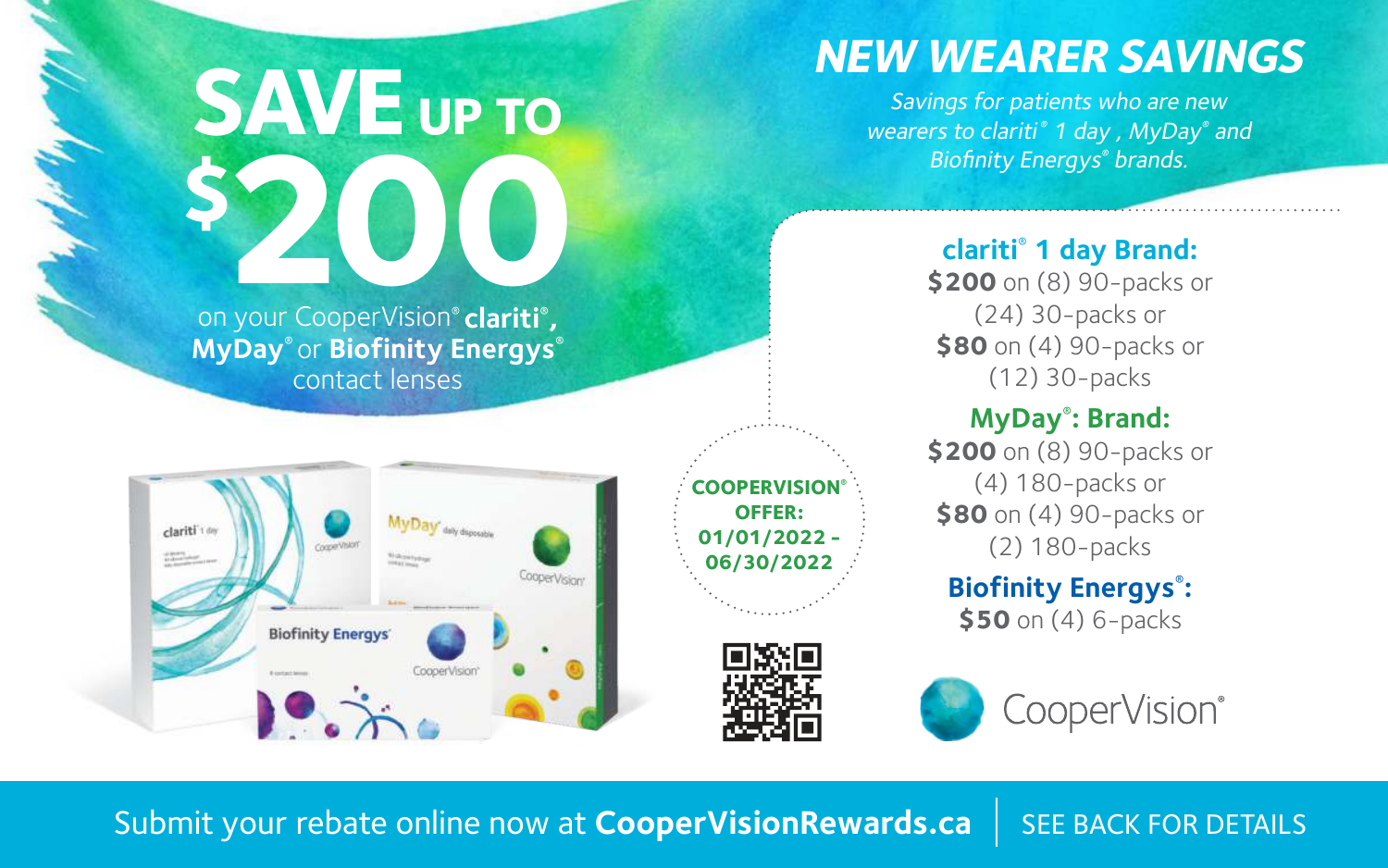## **To Qualify for a Rebate**

- **Visit** your eye care professional for a contact lens fitting.
- **Purchase** the required number of products listed on the front of this form in a single transaction.
- **• Must be a new wearer** to CooperVision® clariti® , MyDay® or Biofinity Energys® contact lenses. Current wearers of clariti® , MyDay® or Biofinity Energys® **are not eligible.**

## **To Submit Rebate**

- **1** Purchase qualifying CooperVision contact lenses in a single transaction between January 1 - June 30, 2022 from participating authorized eye care professionals.
- Apply for your rebate online at **CooperVisionRewards.ca 2** You will be prompted to upload images of the required documents and must have a valid accessible email address to receive your CooperVision Visa\* Prepaid card.
- Once your online claim has been approved, you will receive an **3** email from **notification@coopervisiondigitalrewards.com** with the details on how to redeem your choice of physical or virtual CooperVision Visa Prepaid card.

## **Required Documents**

To complete your submission, you will need to upload a copy:

- Original dated sales receipt with eligible lens purchase(s).
- Two product box end panels (one for each eye) showing prescription information.

#### **End Panel Example:**





More than 600 million people worldwide are blind or vision impaired because they cannot access eye exams and correction. Optometry Giving Sight (GivingSight.org) is the only global fundraising initiative that specifically targets this issue, helping train local professionals, establish sustainable vision centres and deliver eye care where it's needed most. CooperVision is proud to be a Global Platinum Sponsor of Optometry Giving Sight. To make a donation, please visit **www.givingsight.org/donate**. A tax receipt will be provided.



REBATE TERMS & CONDITIONS: Offer valid in Canada only. Offer not valid where prohibited by law. Keep copies of all documents for your records. All submitted documents will become the property of CooperVision and will not be returned. Allow 6 - 8 weeks for processing. No P.O. Boxes, only street or rural addresses are acceptable. CooperVision is not responsible for any lost, late, damaged or undelivered responses. Late, noncompliant, fraudul duplicate submissions will not be honored. This rebate cannot be combined with any other offer. Claims must be submitted online within 60 days of lens purchase date. Rebate submission must be submitted online no later than 08/31/2022. Purchases from unauthorized, or online retailers are not eligible for this rebate promotion. Limit of two (2) rebates per patient, per calendar year to a maximum of six (6) rebates per physical address/ema New Wearer Savings rebate can only be redeemed for first claim. Second claim will be at National Rebate value. Current clariti, MyDay or Biofinity Energys wearers are not eligible for the New Wearer Savings offer. Patient National Rebate value. Prepaid cards are issued in connection with the completion of a successful and valid rebate claim. The CooperVision Visa\* Prepaid card is issued by Peoples Trust Company pursuant to licence by Visa I \*Trademark of Visa Int., used under licence by Peoples Trust Company, Use your Visa Prepaid card anywhere Visa cards are accepted worldwide. Pay close attention to the expiration date on the card, Card is valid through the the month. You will not have access to the funds after expiration. Full card rules and terms can be found once you receive your payment notification. Valid only for sales made between 01/01/2022 and 06/30/2022. CooperVisio the right, in its sole discretion, to withdraw or amend this offer in any way, or to amend these terms and conditions without prior notice or obligation. To receive your rebate, you must satisfy each of the requirements. F of these steps is a rejection of this rebate offer. NOTICE TO CONSUMERS: If you are personally filing a claim for reimbursement from a third-party payer (e.g., insurance company, employer group, etc.) for the purchase of t claim must be based upon your payment less the amount of the rebate. If your doctor is filing the claim, you must notify the doctor's office of the need to deduct this rebate amount from the purchase price used in calculat

© 2022 CooperVision, Inc., CooperVision, clariti, MyDay and Biofinity Energys are registered trademarks of The Cooper Companies, Inc., its subsidiaries or affiliates.

## **Questions? Visit us at CooperVisionRewards.ca for more information. For additional help, email CooperVisionRewards@360incentives.com or call 1-866-415-7216.**

Online claims must be submitted within 60 days of lens purchase. Rebate paid in the form of a convenient CooperVision Visa Prepaid card.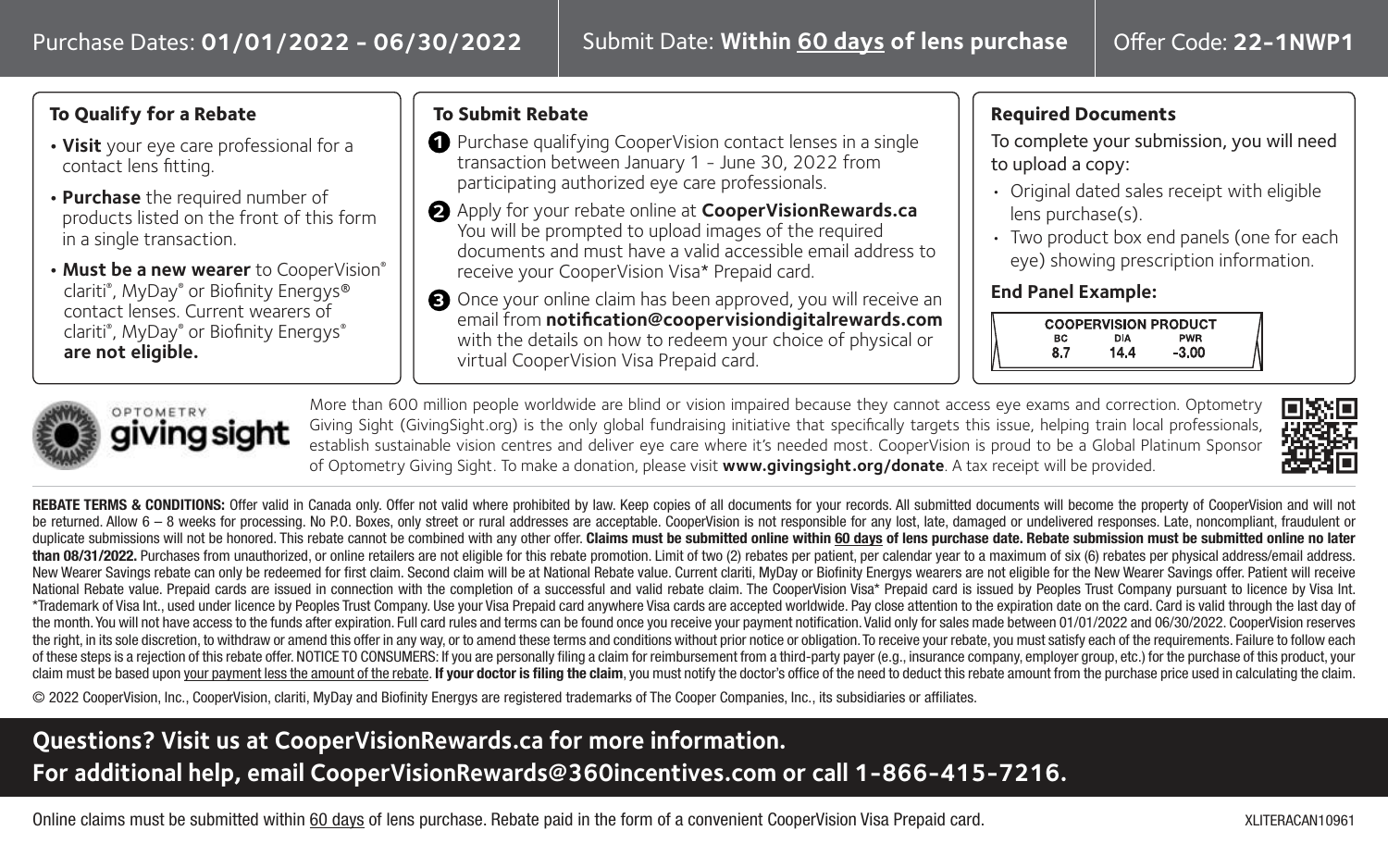## **NEW WEARER SAVINGS**

Savings for patients who are new wearers to Harmony Optimize<sup>™</sup> brand.

**\$50** on your CooperVision® **Harmony Optimize**™ contact lenses

**SAVE**



**COOPERVISION® OFFER: 01/01/2022 - 06/30/2022**

**Harmony Optimize™ \$50** on (4) 6-packs





Submit your rebate online now at **CooperVisionRewards.ca** | SEE BACK FOR DETAILS